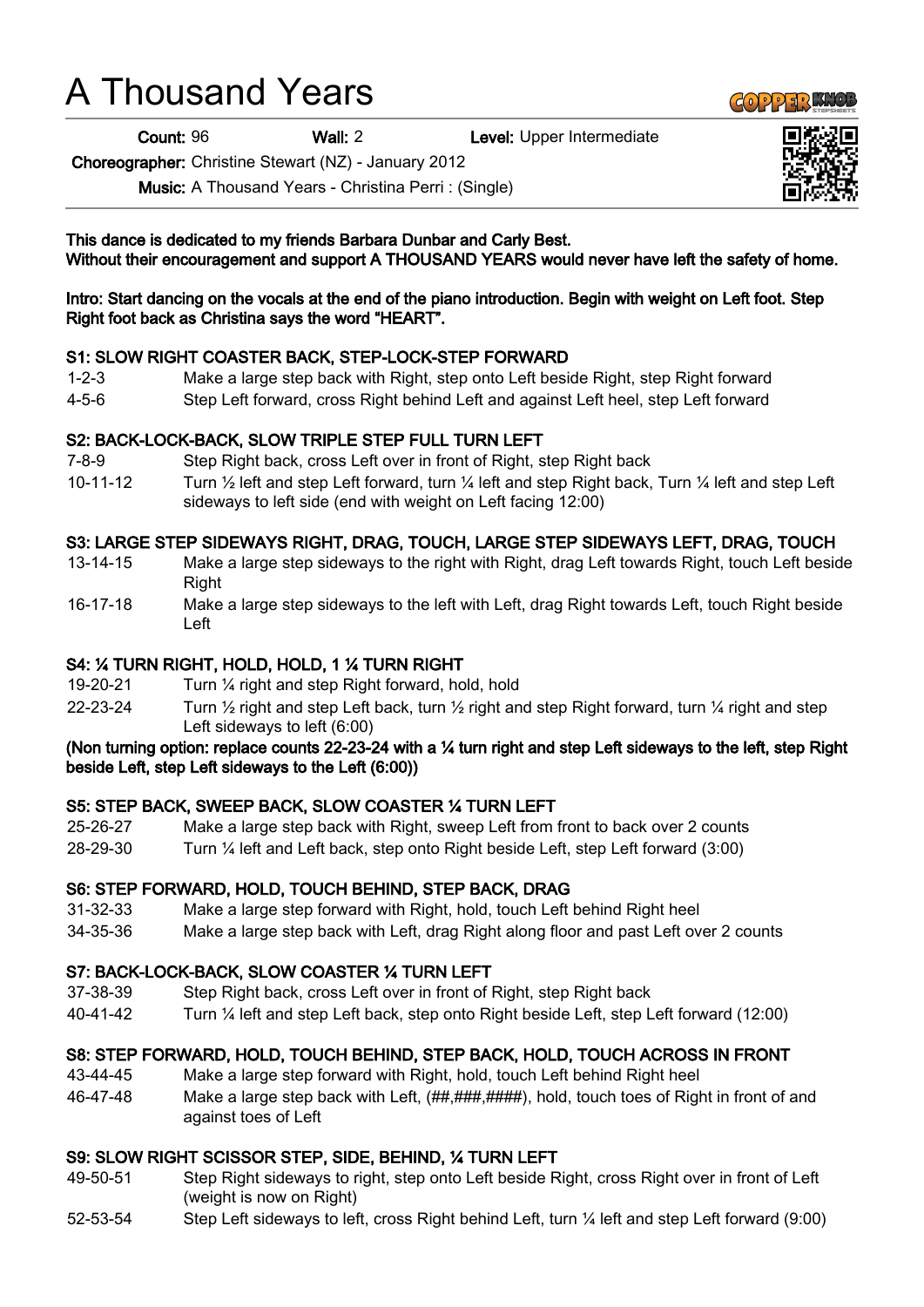# S10: STEP FORWARD, RECOVER BACK, ½ TURN RIGHT, FULL TURN RIGHT, STEP FORWARD

55-56-57 Step Right forward, recover back onto Left, turn ½ right and step Right forward (#)

58-59-60 Turn ½ right and step Left back, turn ½ right and step Right forward, step Left forward (3:00)

# (Non turning option: replace counts 58-59 with walk forward Left, walk forward Right)

# S11: STEP FORWARD, HOLD, TOUCH BEHIND, SLOW BACK COASTER CROSS

61-62-63 Make a large step forward with Right, hold, touch Left behind Right heel 64-65-66 Make a large step back with Left, step onto Right beside Left, cross Left over in front of Right (weight is now on Left)

# S12: 1 ¼ TURN RIGHT, STEP FORWARD, HOLD, TOUCH BEHIND

67-68-69 Turn ¼ right and step Right forward, turn ½ right and step Left back, turn ½ right and step Right forward (6:00)

# (Non turning option: Replace counts 68-69 with walk forward Left, walk forward Right)

70-71-72 Make a large step forward with Left, hold, touch Right behind Left heel

# S13: BACK-LOCK-BACK, BACK-LOCK-BACK

- 73-74-75 Step Right back on slight angle so body slightly faces the left diagonal, cross Left over in front of Right
- 76-77-78 Step Left back on slight angle so body slightly faces the right diagonal, cross Right over in front of Left, step Left back on slight angle

#### S14: ROCK BACK, HOLD, HOLD, RECOVER FORWARD, HOLD, HOLD

- 79-80-81 Step Right back and slightly behind Left, hold, hold
- 82-83-84 Recover forward onto Left, hold, hold

# S15: ¼ TURN LEFT, ¼ TURN LEFT, CROSS, ¼ TURN RIGHT, ¼ TURN RIGHT, CROSS

- 85-86-87 Turn 1/4 left and step Right back, turn 1/4 left and step Left sideways to left side, cross right over in front of Left
- 88-89-90 Turn 1/4 right and step Left back, turn 1/4 right and step Right sideways to right side, cross Left over in front of Right (6:00)

# S16: STEP SIDEWAYS RIGHT, DRAG, STEP TOGETHER, HOLD, HOLD

- 91-92-93 Make a large step sideways to the right with Right, drag Left towards Right over 2 counts
- 94-95-96 Step onto Left beside Right bending Right knee at the same time to emphasise the end of the dance, hold, hold

# RESTARTS:

# Occurs during wall 2 facing 6:00. Dance up to and including count 57 (see below for restart instructions). Dance starts again from the beginning facing 6:00

## Occurs during wall 4 facing 12:00 after count 46 (see below for restart instructions). Dance starts again from the beginning facing 12:00

### Occurs during wall 6 facing 6:00 after count 46 (see below for restart instructions). Dance starts again from the beginning facing 6:00

#### Occurs during wall 7 facing 6:00 after count 46 (see below for restart instructions). Dance starts again from the beginning facing 6:00.

# RESTART INSTRUCTIONS:

# # ¾ TURN RIGHT

58-59-60 Turn ½ right and step Left foot back, turn ¼ right and step/rock Right sideways to the right, rock/recover sideways onto Left

#### ##,###,####

47-48 Drag Right along floor and past Left for these 2 counts then restart dance from the beginning

# ENDING: Wall 8 is the last wall and ends facing 12:00. There are still a few strains of music left (approx 12 counts)

so I've added an ending to use these last counts and to finish the dance neatly.